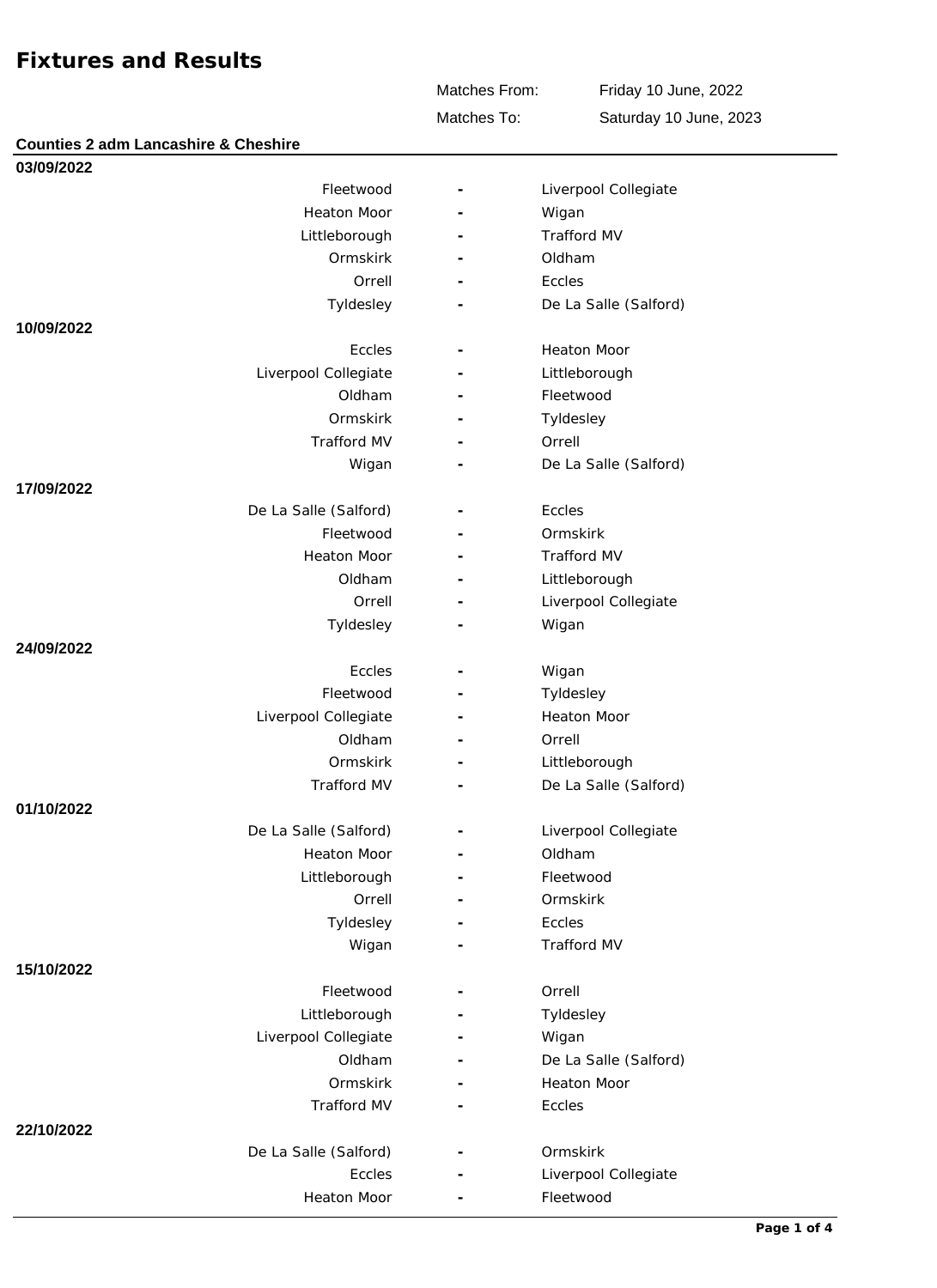|                       | Matches From:            | Friday 10 June, 2022<br>Saturday 10 June, 2023 |
|-----------------------|--------------------------|------------------------------------------------|
|                       | Matches To:              |                                                |
| Orrell                | $\overline{\phantom{m}}$ | Littleborough                                  |
| Tyldesley             |                          | Trafford MV                                    |
| Wigan                 |                          | Oldham                                         |
| 29/10/2022            |                          |                                                |
| Fleetwood             |                          | De La Salle (Salford)                          |
| Littleborough         |                          | <b>Heaton Moor</b>                             |
| Liverpool Collegiate  |                          | Trafford MV                                    |
| Oldham                |                          | Eccles                                         |
| Ormskirk              |                          | Wigan                                          |
| Orrell                |                          | Tyldesley                                      |
| 05/11/2022            |                          |                                                |
| De La Salle (Salford) |                          | Littleborough                                  |
| Eccles                |                          | Ormskirk                                       |
| <b>Heaton Moor</b>    |                          | Orrell                                         |
| <b>Trafford MV</b>    |                          | Oldham                                         |
| Tyldesley             |                          | Liverpool Collegiate                           |
| Wigan                 |                          | Fleetwood                                      |
| 12/11/2022            |                          |                                                |
| Fleetwood             |                          | Eccles                                         |
| <b>Heaton Moor</b>    | $\overline{\phantom{a}}$ | Tyldesley                                      |
| Littleborough         |                          | Wigan                                          |
| Oldham                |                          | Liverpool Collegiate                           |
| Ormskirk              |                          | <b>Trafford MV</b>                             |
| Orrell                | $\overline{\phantom{a}}$ | De La Salle (Salford)                          |
| 26/11/2022            |                          |                                                |
| De La Salle (Salford) |                          | <b>Heaton Moor</b>                             |
| Eccles                |                          | Littleborough                                  |
| Liverpool Collegiate  |                          | Ormskirk                                       |
| Trafford MV           |                          | Fleetwood                                      |
| Tyldesley             |                          | Oldham                                         |
| Wigan                 |                          | Orrell                                         |
| 03/12/2022            |                          |                                                |
| De La Salle (Salford) |                          | Wigan                                          |
| Fleetwood             |                          | Oldham                                         |
| <b>Heaton Moor</b>    |                          | <b>Eccles</b>                                  |
| Littleborough         |                          | Liverpool Collegiate                           |
| Orrell                |                          | Trafford MV                                    |
| Tyldesley             |                          | Ormskirk                                       |
| 10/12/2022            |                          |                                                |
| De La Salle (Salford) |                          | Trafford MV                                    |
| <b>Heaton Moor</b>    |                          | Liverpool Collegiate                           |
| Littleborough         |                          | Ormskirk                                       |
| Orrell                |                          | Oldham                                         |
| Tyldesley             |                          | Fleetwood<br>Eccles                            |
| Wigan                 |                          |                                                |
| 17/12/2022<br>Eccles  |                          | De La Salle (Salford)                          |
|                       |                          |                                                |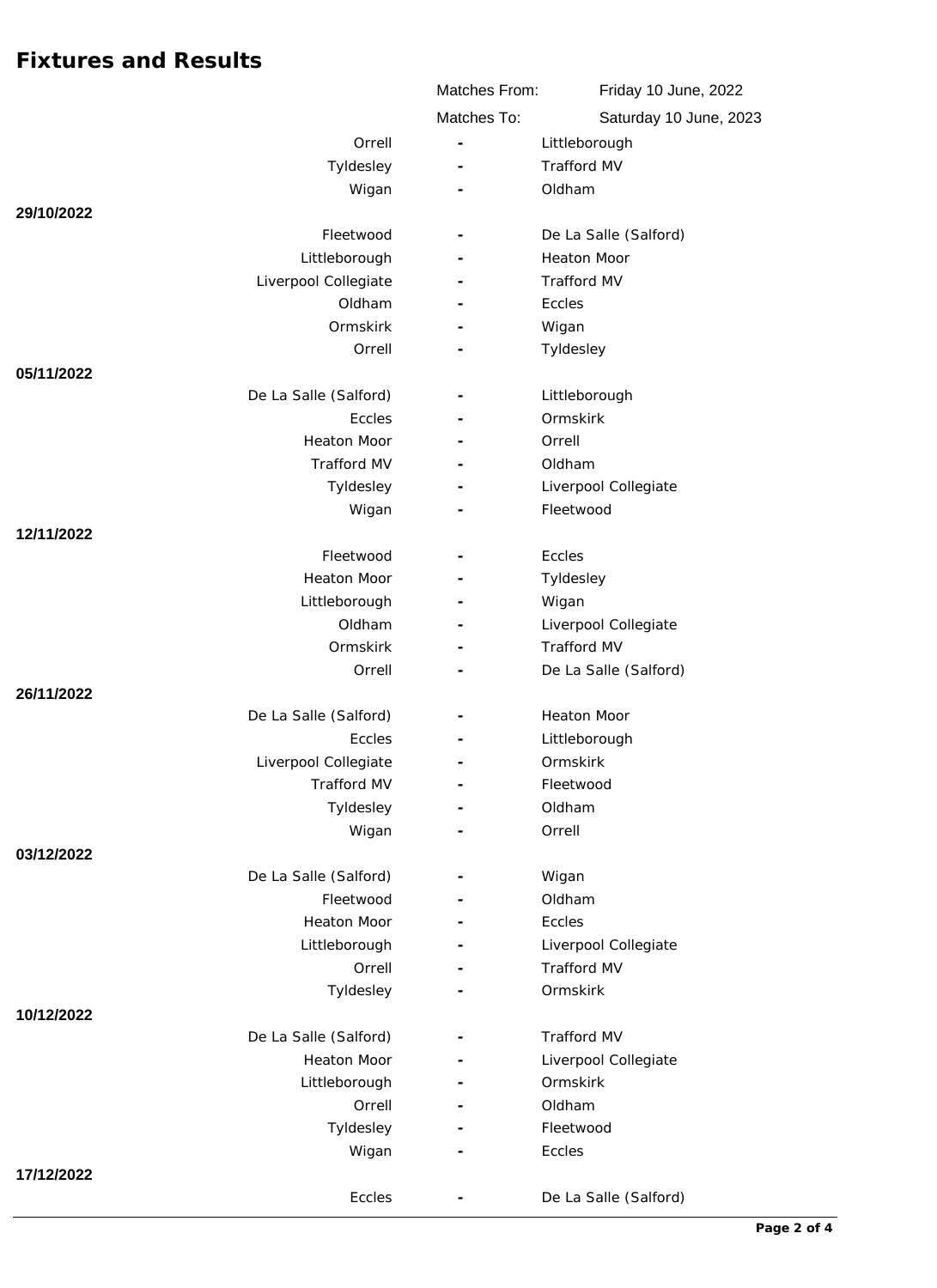|                       | Matches From:            | Friday 10 June, 2022<br>Saturday 10 June, 2023 |
|-----------------------|--------------------------|------------------------------------------------|
|                       | Matches To:              |                                                |
| Littleborough         |                          | Oldham                                         |
| Liverpool Collegiate  |                          | Orrell                                         |
| Ormskirk              |                          | Fleetwood                                      |
| <b>Trafford MV</b>    | ٠                        | <b>Heaton Moor</b>                             |
| Wigan                 |                          | Tyldesley                                      |
| 07/01/2023            |                          |                                                |
| Eccles                | $\overline{\phantom{a}}$ | Tyldesley                                      |
| Fleetwood             | $\overline{\phantom{a}}$ | Littleborough                                  |
| Liverpool Collegiate  |                          | De La Salle (Salford)                          |
| Oldham                |                          | <b>Heaton Moor</b>                             |
| Ormskirk              |                          | Orrell                                         |
| <b>Trafford MV</b>    | ٠                        | Wigan                                          |
| 14/01/2023            |                          |                                                |
| De La Salle (Salford) |                          | Oldham                                         |
| Eccles                |                          | <b>Trafford MV</b>                             |
| <b>Heaton Moor</b>    |                          | Ormskirk                                       |
| Orrell                |                          | Fleetwood                                      |
| Tyldesley             |                          | Littleborough                                  |
| Wigan                 |                          | Liverpool Collegiate                           |
| 21/01/2023            |                          |                                                |
| Fleetwood             |                          | <b>Heaton Moor</b>                             |
| Littleborough         |                          | Orrell                                         |
| Liverpool Collegiate  |                          | Eccles                                         |
| Oldham<br>Ormskirk    | $\overline{\phantom{a}}$ | Wigan                                          |
| <b>Trafford MV</b>    |                          | De La Salle (Salford)<br>Tyldesley             |
| 28/01/2023            |                          |                                                |
| De La Salle (Salford) |                          | Fleetwood                                      |
| Eccles                |                          | Oldham                                         |
| Heaton Moor           | $\overline{\phantom{a}}$ | Littleborough                                  |
| Trafford MV           |                          | Liverpool Collegiate                           |
| Tyldesley             |                          | Orrell                                         |
| Wigan                 |                          | Ormskirk                                       |
| 11/02/2023            |                          |                                                |
| Fleetwood             |                          | Wigan                                          |
| Littleborough         |                          | De La Salle (Salford)                          |
| Liverpool Collegiate  |                          | Tyldesley                                      |
| Oldham                |                          | Trafford MV                                    |
| Ormskirk              |                          | Eccles                                         |
| Orrell                |                          | Heaton Moor                                    |
| 18/02/2023            |                          |                                                |
| De La Salle (Salford) |                          | Orrell                                         |
| Eccles                |                          | Fleetwood                                      |
| Liverpool Collegiate  |                          | Oldham                                         |
| Trafford MV           |                          | Ormskirk                                       |
| Tyldesley             |                          | Heaton Moor                                    |
| Wigan                 |                          | Littleborough                                  |